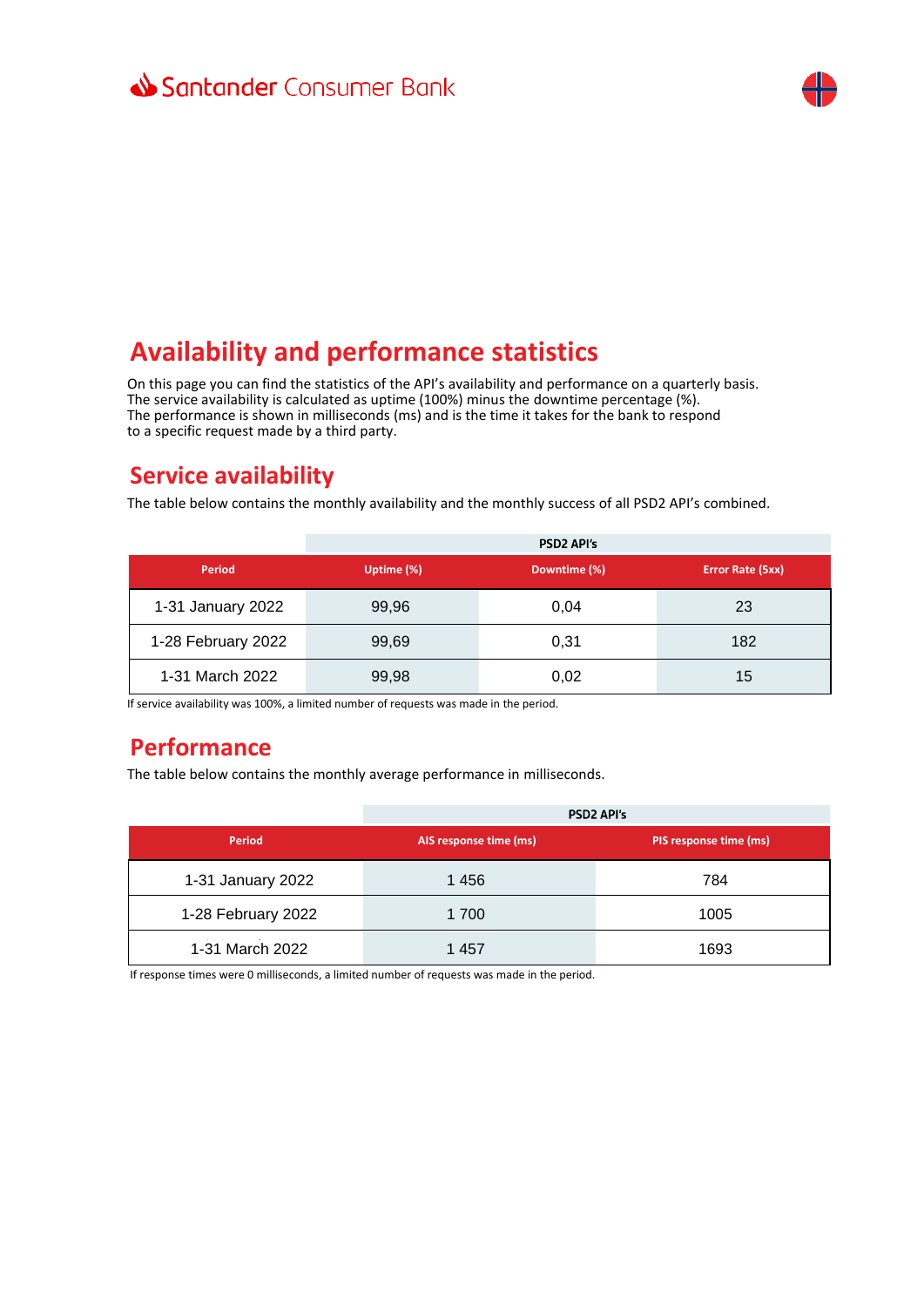

# **Availability and performance statistics**

On this page you can find the statistics of the API's availability and performance on a quarterly basis. The service availability is calculated as uptime (100%) minus the downtime percentage (%). The performance is shown in milliseconds (ms) and is the time it takes for the bank to respond to a specific request made by a third party.

### **Service availability**

The table below contains the monthly availability and the monthly success of all PSD2 API's combined.

|                    |            | <b>PSD2 API's</b> |                  |
|--------------------|------------|-------------------|------------------|
| Period             | Uptime (%) | Downtime (%)      | Error Rate (5xx) |
| 1-31 January 2022  | 100        | O                 |                  |
| 1-28 February 2022 | 100        | 0                 |                  |
| 1-31 March 2022    | 100        | 0                 |                  |

If service availability was 100%, a limited number of requests was made in the period.

#### **Performance**

The table below contains the monthly average performance in milliseconds.

|                    | <b>PSD2 API's</b>      |                        |
|--------------------|------------------------|------------------------|
| Period             | AIS response time (ms) | PIS response time (ms) |
| 1-31 January 2022  |                        |                        |
| 1-28 February 2022 |                        |                        |
| 1-31 March 2022    |                        |                        |

If response times were 0 milliseconds, a limited number of requests was made in the period.